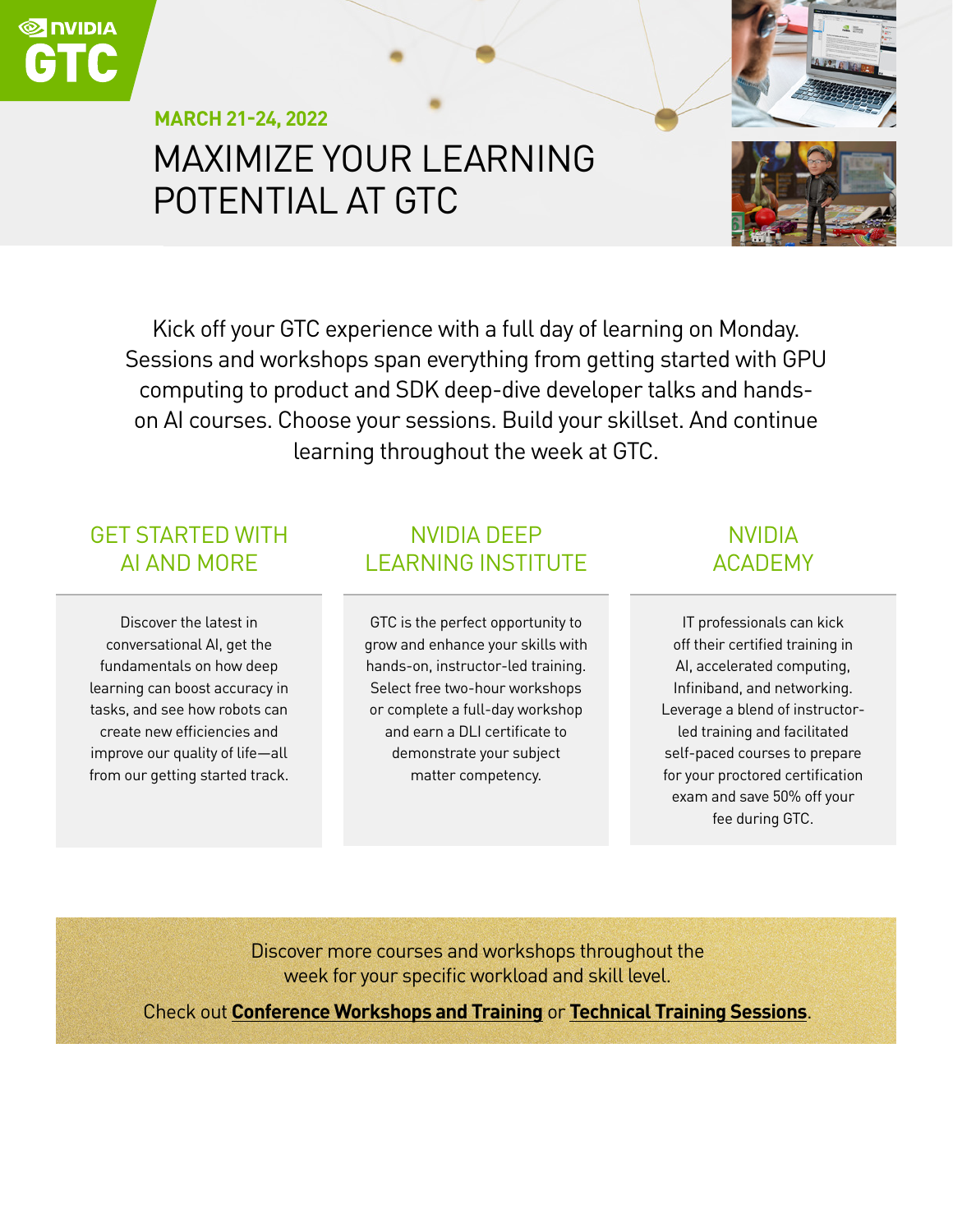## MONDAY LEARNING SESSIONS - MARCH 21

#### **[SE2572 5 Steps to Starting a Career in AI](https://reg.rainfocus.com/flow/nvidia/gtcspring2022/aplive/page/ap/session/1643150696879001ucMs)**

Louis Stewart, Head of Strategic Initiatives, Developer Ecosystem, NVIDIA

Sheila Beladineja, CEO, O Canada Tech

Kate Kallott, Head of Global Developer Relations and Emerging Areas, NVIDIA

Teemu Roos, Professor, University of Helsinki ,

David Ajoku, Professional Engineer, Aware.ai

#### **[S42296 Deep Learning Demystified](https://www.nvidia.com/gtc/session-catalog/?search=S42296%20#/session/1641340729016001rTMb)**

Ozzy Johnson, Director, Solutions Engineering, NVIDIA

#### **[S41487 How CUDA Programming Works](https://reg.rainfocus.com/flow/nvidia/gtcspring2022/aplive/page/ap/session/16372907317160016bDB)**

Stephen Jones, CUDA Architect, NVIDIA

#### **[S42109 Creating a Real-Time,](https://reg.rainfocus.com/flow/nvidia/gtcspring2022/aplive/page/ap/session/1639416215838001qksv)  [Photoreal Ramen Shop in Omniverse](https://reg.rainfocus.com/flow/nvidia/gtcspring2022/aplive/page/ap/session/1639416215838001qksv)**

Gavriil Klimov, Senior Art Director, NVIDIA Andrew Averkin, Senior Environmental Artist, NVIDIA

#### **[S42587 Introduction to Autonomous Vehicles](https://reg.rainfocus.com/flow/nvidia/gtcspring2022/aplive/page/ap/session/1643244158271001WkUI)**

Katie Washabaugh, Automotive Content Marketing Manager, NVIDIA

### **[S41496 No More Porting: Coding for GPUs with](https://reg.rainfocus.com/flow/nvidia/gtcspring2022/aplive/page/ap/session/1637347431411001IRfd)  [Standard C++, Fortran, and Python](https://reg.rainfocus.com/flow/nvidia/gtcspring2022/aplive/page/ap/session/1637347431411001IRfd)**

Jeff Larkin, HPC Architect, NVIDIA

#### **[DLIW1569 - PDT Fundamentals of Deep Learning](https://www.nvidia.com/gtc/session-catalog/?search=DLIW1569#/session/1638307403677001hWt5)**

David Taubenheim, Senior Data Scientist, NVIDIA (DLI Full-Day Workshop)

#### **[DLIT2552 Intro to AI in the Data Center](https://www.nvidia.com/gtc/session-catalog/?search=dlit2552#/session/1642954592252001Q1tK)**

Jeff Layton, Senior Technical Marketing Engineer, NVIDIA Terrell Bennett, Technical Content Developer, NVIDIA

**[DLIW2329 - CET Fundamentals of Deep Learning](https://reg.rainfocus.com/flow/nvidia/gtcspring2022/aplive/page/ap/session/1641595052822001RAEz)**  Abubakr Karali, Senior Solutions Architect, NVIDIA (DLI Full-Day Workshop)

**[DLIW2327 - IST Fundamentals of Deep Learning](https://reg.rainfocus.com/flow/nvidia/gtcspring2022/aplive/page/ap/session/1641595052548001R8XT)** Pallab Maji, Senior Solutions Architect, NVIDIA (DLI Full-Day Workshop)

**[DLIW2325 - KST Fundamentals of Deep Learning](https://reg.rainfocus.com/flow/nvidia/gtcspring2022/aplive/page/ap/session/1641595051842001RZi5)** Jinho Lee, Solutions Architect, NVIDIA (DLI Full-Day Workshop)

#### **[DLIW1570 - PDT Fundamentals of Accelerated](https://www.nvidia.com/gtc/session-catalog/?search=DLIW1570%2C%20DLIW2457&tab.scheduledorondemand=1583520458947001NJiE#/)  [Computing with CUDA C/C++](https://www.nvidia.com/gtc/session-catalog/?search=DLIW1570%2C%20DLIW2457&tab.scheduledorondemand=1583520458947001NJiE#/)**

Max Katz, Senior Solutions Architect, NVIDIA (DLI Full-Day Workshop)

#### **[DLIW2459 - TWT Fundamentals of Accelerated](https://reg.rainfocus.com/flow/nvidia/gtcspring2022/aplive/page/ap/session/1642539479809001UXtb)  [Computing with CUDA Python](https://reg.rainfocus.com/flow/nvidia/gtcspring2022/aplive/page/ap/session/1642539479809001UXtb)**

Mason Wu, Solution Architect, NVIDIA (DLI Full-Day Workshop)

#### **[DLIW2458 - CET Fundamentals of Accelerated](https://reg.rainfocus.com/flow/nvidia/gtcspring2022/aplive/page/ap/session/1642539479671001UEZT)  [Computing with CUDA Python](https://reg.rainfocus.com/flow/nvidia/gtcspring2022/aplive/page/ap/session/1642539479671001UEZT)**

Paul Graham, Solution Architect, NVIDIA (DLI Full-Day Workshop)

#### **[DLIT2675 Introduction to "Learning Deep Learning"](https://www.nvidia.com/gtc/session-catalog/?search.sessiontype=1600813769132006b9WF#/session/1644442404842001Phn2)** Magnus Ekman, Director, Architecture, NVIDIA (DLI Training Lab)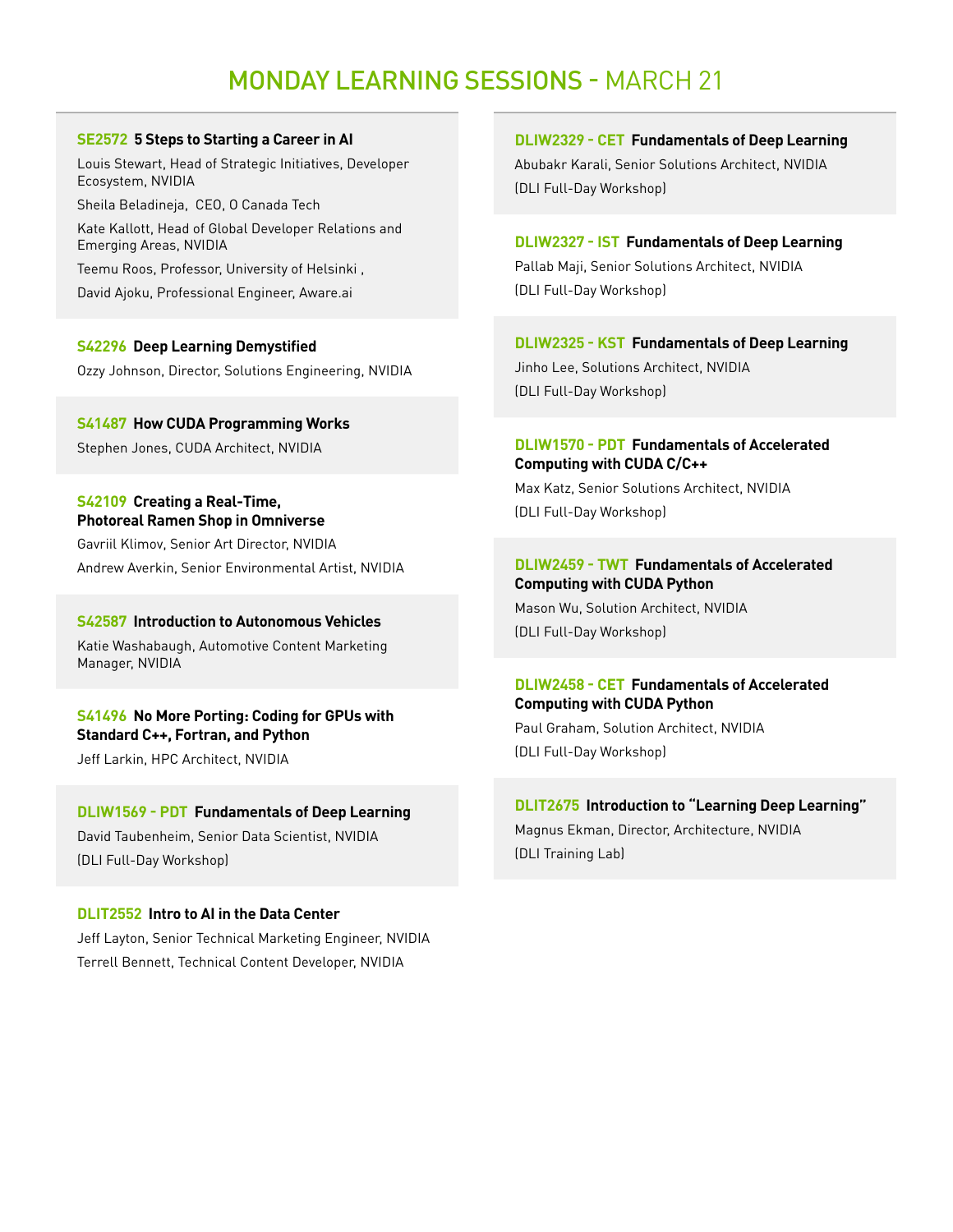## TUESDAY LEARNING SESSIONS - MARCH 22

#### **[S41161 Actionable AI: Empowering the Stewards](https://reg.rainfocus.com/flow/nvidia/gtcspring2022/aplive/page/ap/session/1634856139923001Di8e)  [of Precision Medicine](https://reg.rainfocus.com/flow/nvidia/gtcspring2022/aplive/page/ap/session/1634856139923001Di8e)**

Abdul Hamid Halabi, General Manager and Senior Vice President, Translational AI, Tempus

#### **[S42295 GTC 2022 Keynote](https://www.nvidia.com/gtc/session-catalog/?search=#/session/1641340307961001yn1K)**

Jensen Huang, Founder and CEO, NVIDIA

#### **[S41956 Conversational AI Demystified](https://www.nvidia.com/gtc/session-catalog/?search=S41956&tab.scheduledorondemand=1583520458947001NJiE#/session/1638826676305001PquB)**

Sirisha Rella, Product Marketing Manager, NVIDIA

#### **[S41871 NVIDIA AI Enterprise: Tech Session 101](https://www.nvidia.com/gtc/session-catalog/?search=S41871&tab.scheduledorondemand=1583520458947001NJiE#/session/16385749552290014xS6)**

Emily Apsey, Technical Marketing Engineering Manager, NVIDIA

Andrew Harpster, Technical Marketing Product Specialist, NVIDIA

#### **[S42008 The Future of XR: How Immersion will](https://www.nvidia.com/gtc/session-catalog/?search=S42008&tab.scheduledorondemand=1583520458947001NJiE#/session/1639004464308001e9R4)  [Change Everything](https://www.nvidia.com/gtc/session-catalog/?search=S42008&tab.scheduledorondemand=1583520458947001NJiE#/session/1639004464308001e9R4)**

Veronica Yip, Product Manager & Product Marketing Manager, NVIDIA

Christina Heller, CEO, Metastage

Layla Mah, Founder and CEO, InsightfulVR

Cathy Hack, Chief Metaverse Officer & CEO, Futures Intelligence Group

Jennifer Esposito, Vice President and Managing Director, Health, Magic Leap

Martina Sourada, Senior Director, SWQA, Test/Tools Development, NVIDIA

#### **[S41768 Essential Technologies for Accelerating](https://www.nvidia.com/gtc/session-catalog/?search=S41768&tab.scheduledorondemand=1583520458947001NJiE#/session/16385577143410014GBz)  [Startups - Spring 2022](https://www.nvidia.com/gtc/session-catalog/?search=S41768&tab.scheduledorondemand=1583520458947001NJiE#/session/16385577143410014GBz)**

Chris Milroy, Senior Data Scientist, NVIDIA Ozzy Johnson, Director, Solutions Engineering, NVIDIA

#### **[S41493 What, Where, and Why? Use CUDA](https://www.nvidia.com/gtc/session-catalog/?search=S41493&tab.scheduledorondemand=1583520458947001NJiE#/session/1637335468136001IpFA)  [Developer Tools to Detect, Locate, and Explain](https://www.nvidia.com/gtc/session-catalog/?search=S41493&tab.scheduledorondemand=1583520458947001NJiE#/session/1637335468136001IpFA)  [Bugs and Bottlenecks](https://www.nvidia.com/gtc/session-catalog/?search=S41493&tab.scheduledorondemand=1583520458947001NJiE#/session/1637335468136001IpFA)**

Jackson Marusarz, Technical Product Manager, NVIDIA

## WEDNESDAY LEARNING SESSIONS - MARCH 23

#### **[S42117 Simulating Accessibility with Omniverse:](https://reg.rainfocus.com/flow/nvidia/gtcspring2022/aplive/page/ap/session/1639431086223001sdE0)  [The Future of Inclusive Design](https://reg.rainfocus.com/flow/nvidia/gtcspring2022/aplive/page/ap/session/1639431086223001sdE0)**

Perry Nightingale, SVP, Creative AI, WPP

Christina Mallon, GLOBAL HEAD OF INCLUSIVE DESIGN, WPP

#### **[S41532 Once Upon an AI: Storytelling Augmented](https://reg.rainfocus.com/flow/nvidia/gtcspring2022/aplive/page/ap/session/1638008592700001mZ5U)  [with Natural Language Processing and Virtual](https://reg.rainfocus.com/flow/nvidia/gtcspring2022/aplive/page/ap/session/1638008592700001mZ5U)  [Production](https://reg.rainfocus.com/flow/nvidia/gtcspring2022/aplive/page/ap/session/1638008592700001mZ5U)**

Guy Gadnet, CEO and Co-Founder, Charisma Entertainment

#### **[S41739 Understanding Wildfire Behavior using](https://reg.rainfocus.com/flow/nvidia/gtcspring2022/aplive/page/ap/session/16385515649950015oJa)  [Machine Learning and Omniverse](https://reg.rainfocus.com/flow/nvidia/gtcspring2022/aplive/page/ap/session/16385515649950015oJa)**

Lydia Carroll, AI Research Engineer, Lockheed Martin

#### **[S41910 Innovative Startups Leveraging AI to Tackle](https://reg.rainfocus.com/flow/nvidia/gtcspring2022/aplive/page/ap/session/1638583136650001OxCV)  [Climate Change](https://reg.rainfocus.com/flow/nvidia/gtcspring2022/aplive/page/ap/session/1638583136650001OxCV)**

Margaret Amori, Inception Regional Lead - N.America, NVIDIA

#### **[S42389 Big Data in Climate and Earth Sciences:](https://reg.rainfocus.com/flow/nvidia/gtcspring2022/aplive/page/ap/session/16420941946560019Vdr)  [Challenges and Opportunities for Machine Learning](https://reg.rainfocus.com/flow/nvidia/gtcspring2022/aplive/page/ap/session/16420941946560019Vdr)**

Vipin Kumar, Regents Professor, University of Minnesota

#### **[S41170 Bringing Rain to the Subseasonal](https://reg.rainfocus.com/flow/nvidia/gtcspring2022/aplive/page/ap/session/1634865581944001tpsj)  [Forecasting Desert with Deep Learning Weather](https://reg.rainfocus.com/flow/nvidia/gtcspring2022/aplive/page/ap/session/1634865581944001tpsj)  [Prediction](https://reg.rainfocus.com/flow/nvidia/gtcspring2022/aplive/page/ap/session/1634865581944001tpsj)**

Dale Durran, Professor, University of Washington, Department of Atmospheric Sciences